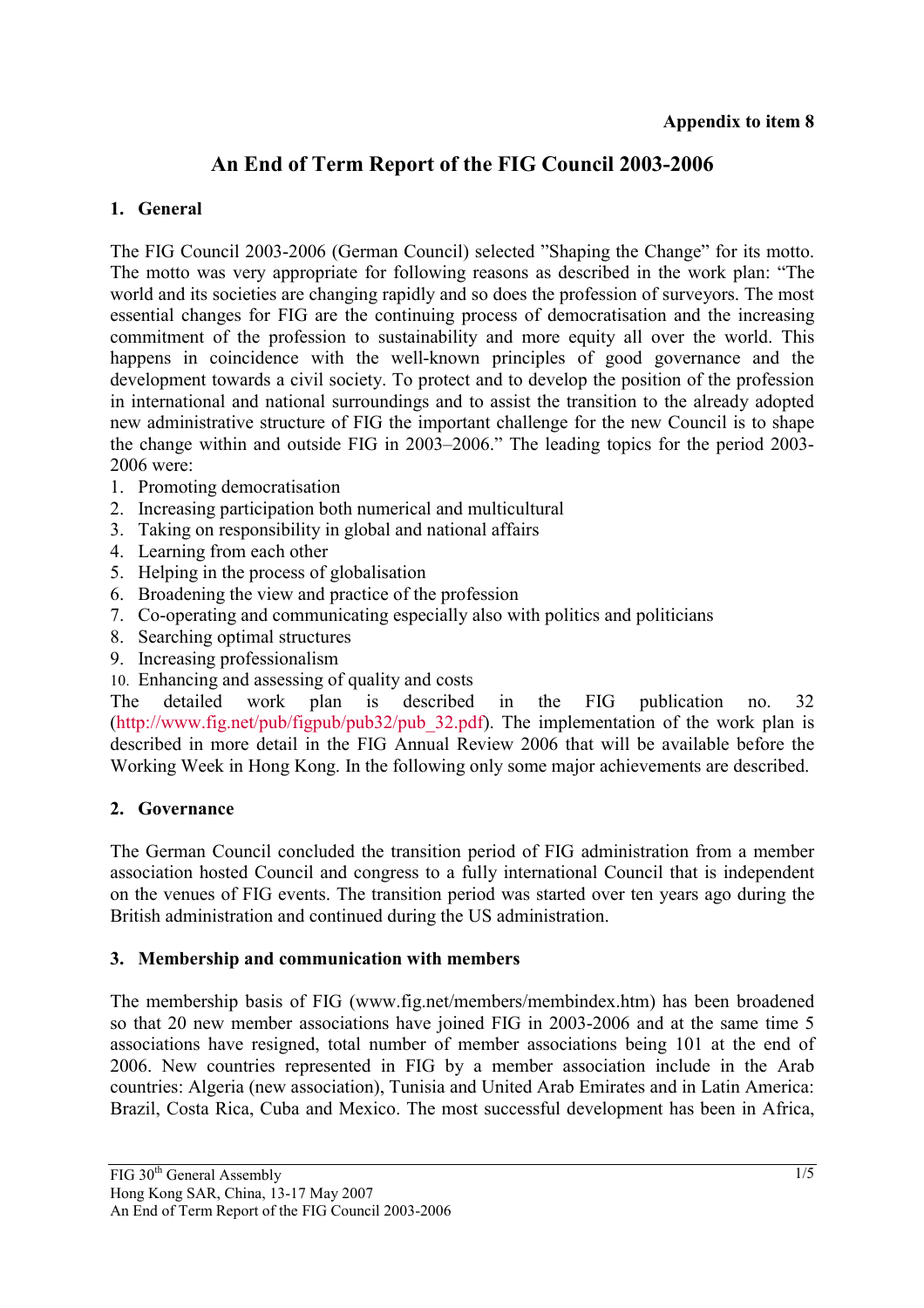where Botswana, Benin, Democratic Republic of the Congo, Tanzania and Togo are now represented in FIG. Africa was a special focus of the "German "period! In Asia new members come from Brunei Darussalam, Iran and Mongolia (new association) and in Europe from Kosovo MIK, Slovakia (second association), Serbia (new association) and Georgia. In addition new affiliate members have joined from Australia/New Zealand, Belgium, Hungary, Iceland, Mongolia, Peru and Saudi Arabia while one has been expelled. The number of corporate members was 34 at the end of 2006 including new platinum members Intergraph and Topcon.

The first membership to FIG is often through academic membership. During 2003-2006 the number of academic members increased from 48 to 77 academic institutions from 48 countries (39 new members and 8 resigned/expelled). The new memberships were very often the result of visits and on site lectures of the President and Council or commission representatives.

The Council strengthened its support to member associations by increasing co-sponsored events and participation to national conferences (by linking visits to such events). During the visits and at the events the Council managed to focus discussion on the professional qualifications of member associations and their individual members.

### **4. Co-operation with the United Nations and other international organizations**

At the end of the term of office of the German Council FIG is now considered to be one of the main professional partners of the United Nations. These partners include especially the United Nations Programme for Human Settlements (UN-Habitat) and the Food and Agricultural Organisation (FAO) on land related issues. The co-operation with the United Nations Environment programme (UNEP) has been intensified during the FIG conferences in Marrakech 2003 and in Munich 2006. New memorandum of understanding has been signed with the United Nations Office for Outer Space Affairs (OOSA) in 2004. First time since its establishing the President of FIG was also chairing the Habitat Professionals Forum. FIG participated following UN events in 2003-2006: United Nations Programme for Human Settlements (UN-Habitat):  $19<sup>th</sup>$  Session of the Governing Council of UN-Habitat (Nairobi, May 2003), 2nd World Urban Forum (Barcelona, September 2004), World Habitat Day (Nairobi and Geneva, October 2004), Expert Group Meeting (co-organised by FIG Commission 7, Nairobi November 2004), Global Land Tools Network (Oslo, March 2006) and 3rd World Urban Forum (Vancouver, June 2006); UN Economic and Social Council (ECOSOC): High Segment Round table on Urban-Rural Interface and Slums (Geneva, June 2003); UN Statistics Division: Regional Cartographic Conference for Asia and the Pacific (Okinawa, July 2003), Regional Cartographic Conference for the Americas (New York, June/July 2005); UN Economic Commission for Europe (UN ECE): Working Party on Land Administration (Athens, May 2003 and Tbilisi May 2006); UN Economic Commission for Africa (UN ECA): Committee on Development Information (CODI III) (Dar-es-Salam, May 2003); UN Office for Outer Space Affairs (OOSA): GNSS Meeting (Vienna December 2003, December 2004 and December 2005). FIG organised also together with INEGI and PC-IDEA on behalf of the United Nations the Seminar in Aguascalientes in October 2004 and further an Expert Group meeting together with UN-Habitat in Bangkok in November 2005 (Commission 7).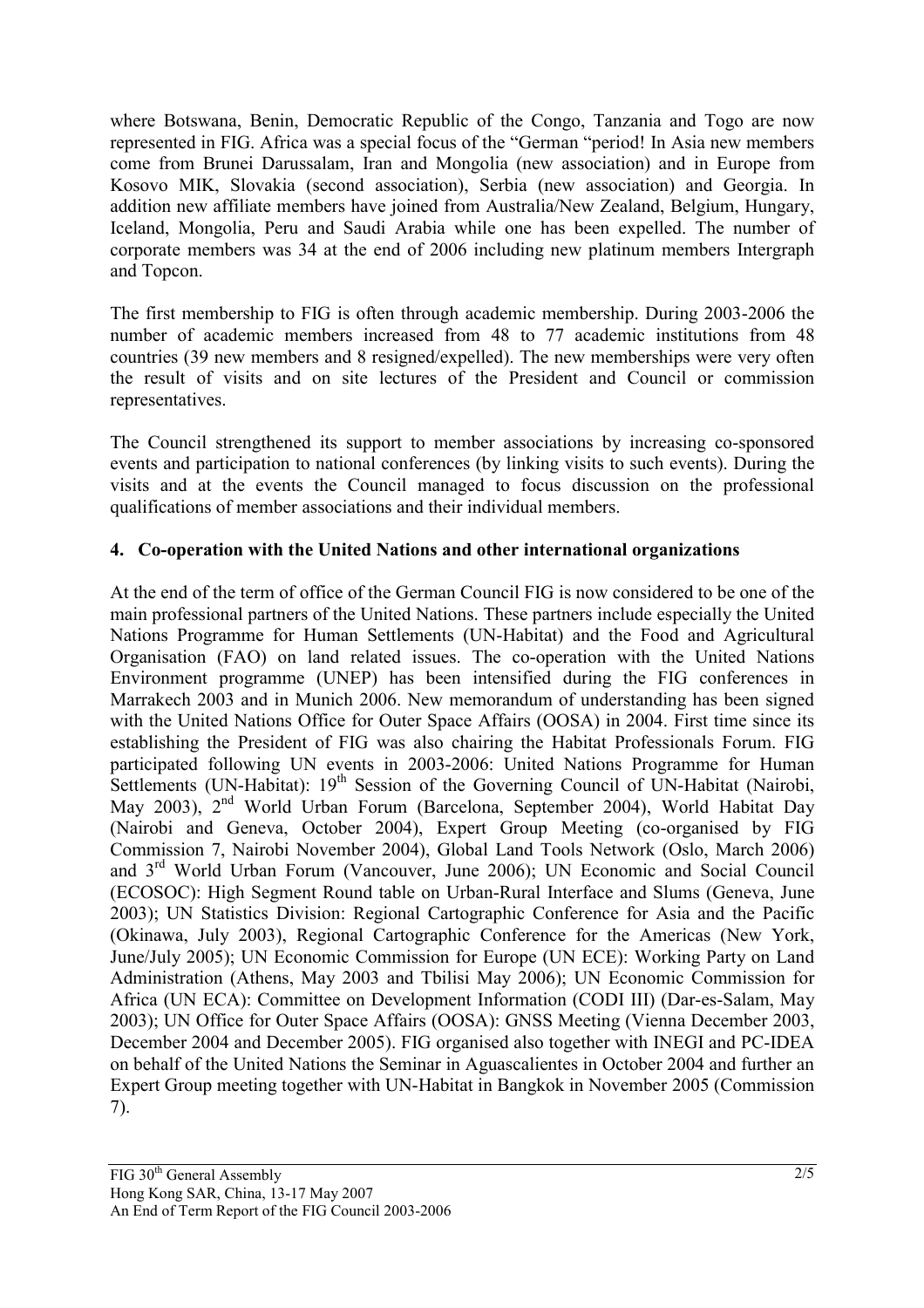The main activities in promoting sustainable development have been joint activities with the United Nations and participation to UN events e.g. the ECOSOC High Level Segment Round table in Geneva in June 2003 and the two UN-Habitat World Urban Forums in Barcelona and Vancouver. FIG further established a working group on risk and disaster management under Commission 8 after the tsunami catastrophe which then was extended to co-operation with other sister organisations in JB-GIS.

Co-operation with the professional sister organisations is based on bilateral agreements. In 2004 a memorandum of understanding was signed with the International Hydrographic Organisation (IHO) and in 2005 with the International Federation of Hydrographic Societies (IFHS). The co-operation with sister organisations is by initiative of FIG now coordinated by the Joint Board of Geospatial Information Societies (JB-GIS) whose position was formalised at a JB-GIS meeting during the FIG Working Week in Cairo. The FIG President is currently the chair of the JB-GIS. The President also attended the World Congress of the International Union of Architects in 2004.

Co-operation with the JB-GIS includes also a committee on capacity building and education in Africa.

# **5. FIG events**

The joint activities of the Federation were collected to the working weeks and regional conferences, however allowing commissions to have their annual meetings and expert group meetings separately when these have been considered more effective. The professional activities have been the task of commissions on the first place while the Council has been the main actor in external co-operation including co-operation with professional sister organisations and the United Nations, however using the special expertise of the technical commissions.

The quality of professional presentations at the FIG events has been two folded balancing between quality and allowing broader participation by allowing delegates to make presentations on their activities and professional studies. Different models to highlight best papers have been studied. These included recommended papers and idea of best practice studies. At the moment selected high profile papers are published as the article of the month on the FIG web site. Further the model of invited papers has been extended beyond plenary sessions to special high profile sessions at the congress. Further co-operation with scientific sister organisations (especially with the International Association of Geodesy, IAG) has been extended by organising joint expert meetings (Commissions 5 and 6) and by organising expert group meetings together with the United Nations (Commission 7). This better cooperation has a lot of positive impact on education and profession of geodesy, GIS and land management in the member countries!

The concept of regional conferences turned out to be a successful initiative. Regional conferences in Marrakech 2003, in Jakarta 2004 and in Accra 2006 all have gathered good participation from the hosting country and the region attracting participants that normally do not have change to attend FIG events. This has also promoted cultural diversity in the contents and context of the FIG events. In addition it has been possible to organise these event with reasonable registration fees and at the same time giving more financial surplus.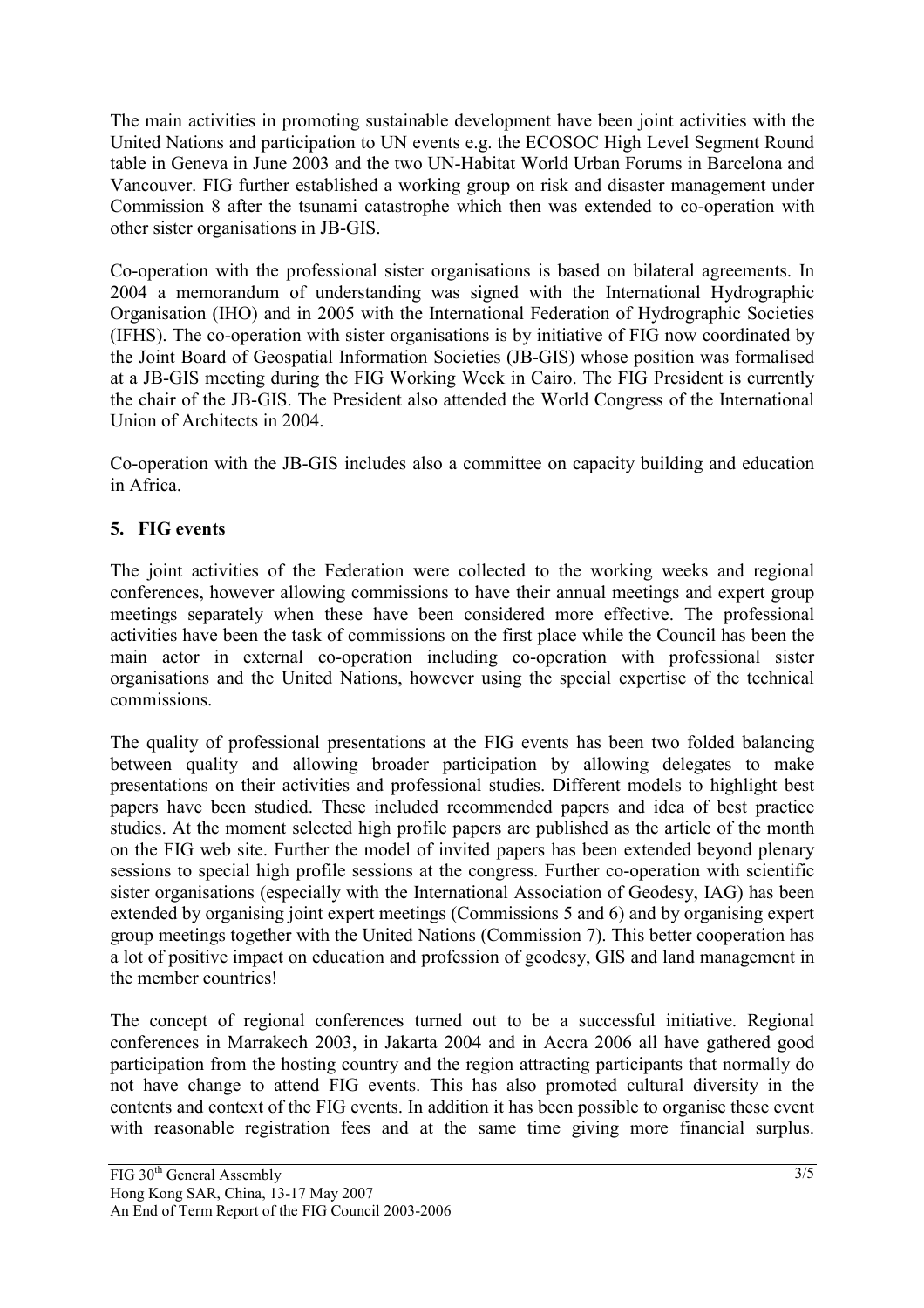Unfortunately the regional conference planned for Havana had to be cancelled in 2005. A very positive outcome of these regional conferences was a better public and political awareness and marketing of our profession and our commitment for society and nature!

The establishment of regional conferences has gathered some commission events and has benefited smaller commissions, but at the same time increased the pressure on commissions and their officers. The bigger commissions still organise there own events which together with other international events makes the competition harder as it is not possible to attend all events. Commissions 5 and 6 have intensified co-operation with other organisations by organising joint seminars and workshops. FIG Office is now in charge for organising working weeks and regional conferences, which has generated more income to the Federation.

The importance of getting young surveyors to the work of FIG has been recognised. One result is the report prepared by the working group on under-represented groups in surveyors offering proposals how to help young surveyors and students to attend FIG activities and events. At the latest working weeks a special session and meeting has been organised for students. At the congress in Munich there was special programme for students. FIG and the FIG Foundation have supported also the meetings of the International Geodetic Students Meetings during last three years. The role of the FIG Foundation has increased, although the funds available have not increased as rapidly as one would have hoped. A very hopeful result is the increased commitment of members associations from Sweden, Denmark or Germany which have supported young students to participate FIG events. This could be a model at least foe all wealthier member associations!

### **6. Information policy**

Services to member associations were strengthened by improved communication (e.g. monthly e-Newsletters and President's letters and by effective use of the FIG web site).

The FIG conferences have been covered in the media better than earlier and it is now standard to have media conferences at all events as well as articles on the national newspapers and television. A "political" opening speech and Summary reports and conclusions by the President have focussed the message of the events to national and international audience. The individual members of member associations have direct access on all FIG material on the web site and they are able to subscribe the monthly e-Newsletter directly (estimated more than 4,000 subscriptions). The Annual Review works as a more general marketing tool for FIG activities.

After intensive discussions with the Commissions the FIG World Report was replaced by the Surveyors Reference Library (www.fig.net/srl), which includes at the moment all papers from the FIG congress, working weeks and regional conferences since December 2003.

The e-Newsletter and the article of the month have resulted in more material about FIG in national surveying journals and newsletters.